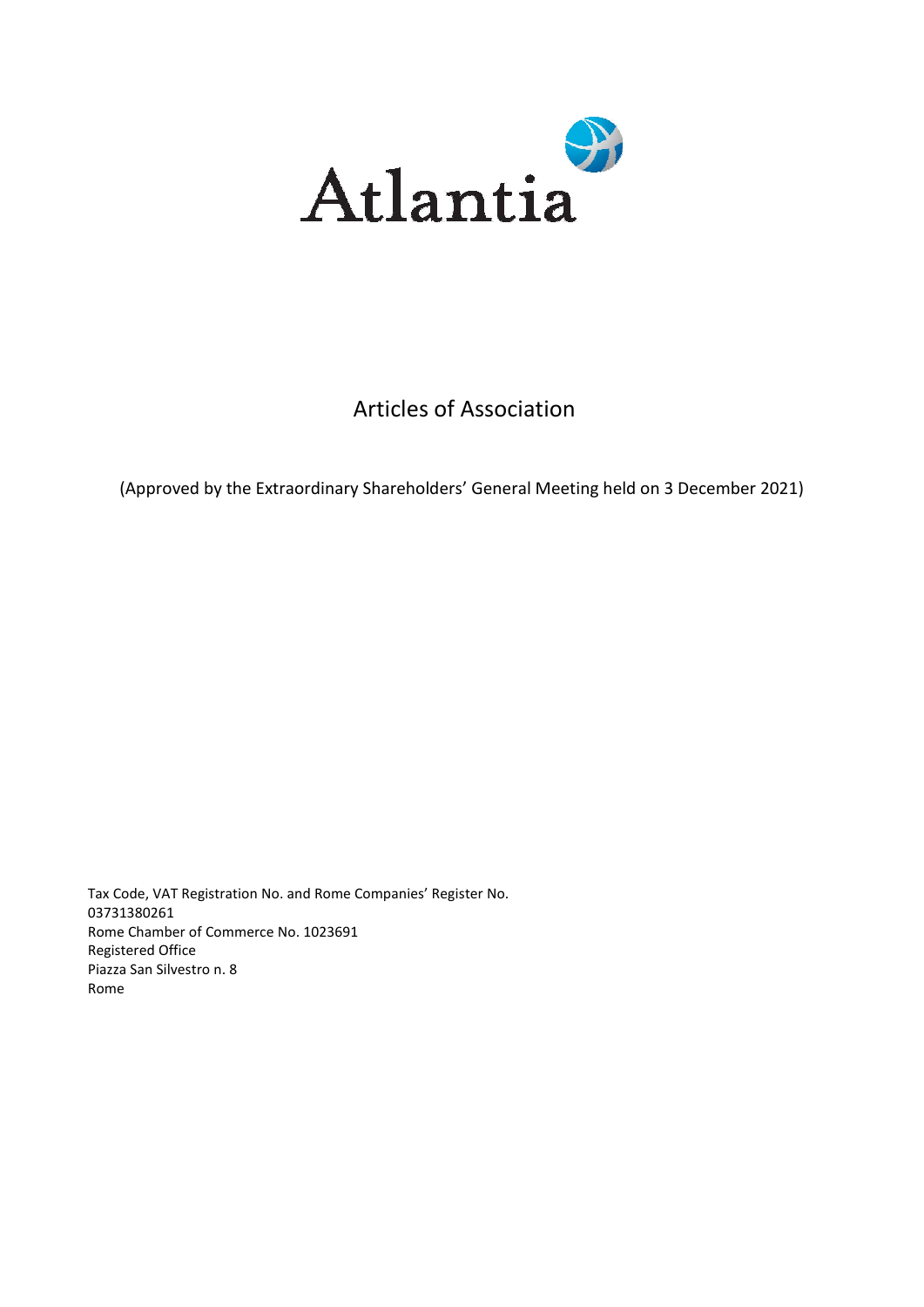

# ARTICLES OF ASSOCIATION

#### Article 1

A joint-stock company bearing the name "Atlantia SpA" has been incorporated.

## Article 2

The Company shall engage in the activities described below:

a) the acquisition of shareholdings and interests in other companies and ventures;

b) the arrangement of financing for companies and ventures in which the Company has an interest, which shall include the provision of indemnities, sureties, guarantees and real security as well as technical, industrial and financial coordination;

c) all types of foreign and Italian portfolio and direct investments in securities and real property.

Ancillary to its principal business, the Company may also acquire, directly or indirectly, hold, handle, use, improve and develop trademarks, patents and know-how relating to electronic tollroad systems and all similar or related activities.

For the achievement of its objects, the Company may engage in all transactions of a commercial, industrial, financial, investment and real estate nature, including the assumption of debt in the form of loans and advances and the provision of indemnities, sureties, guarantees and real security.

The Company's objects exclude all those activities involving and transactions with the public and any business of a fiduciary nature.

The Company's objects also exclude the taking of deposits from the public, extension of credit and other restricted activities pursuant to art. 106 of Legislative Decree 385 of 1 September 1993 and the provision of investment services and collective investment management pursuant to Legislative Decree 58 of 24 February 1998 and the related implementation provisions.

## Article 3

The Company shall maintain its registered office in Rome and it may open and close branch offices, agencies and representative offices both in Italy and abroad.

#### Article 4

Shareholders shall be deemed resident, for all matters relating to the Company, at the address recorded in the Register of Shareholders.

## Article 5

The duration of the Company shall be from the date of incorporation to 31 December 2050 and may be extended one or more times by resolution passed at Extraordinary General Meeting. Dissenting Shareholders shall have no right of withdrawal.

Issued capital – Shares – Bonds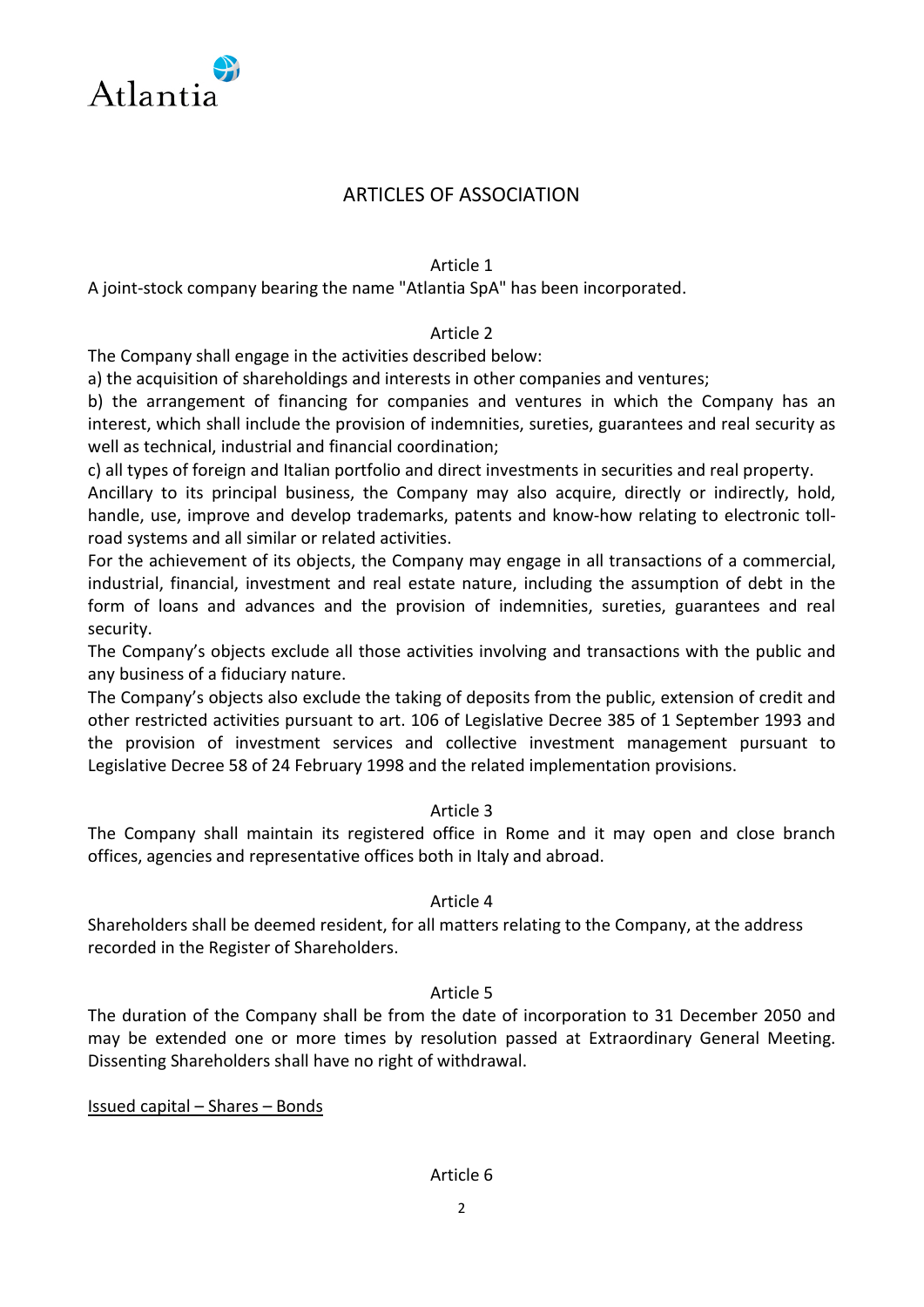

The issued capital shall be €825,783,990.00 (eight hundred twenty-five million, seven hundred eighty-three thousand, nine hundred ninety) divided into 825,783,990 ordinary shares without par value.

**The Extraordinary General Meeting of Shareholders held on 3 December 2021 approved the cancellation of up to a maximum of 125,000,000 of Atlantia SpA's treasury shares, equal to the maximum number of shares purchasable under the buy-back authorisation approved by the ordinary session of the General Meeting held on the same date, granting the Board of Directors the authority, with the power to delegate such authority to the Chairman and the Chief Executive Officer, acting jointly or severally, to proceed with cancellation, in a single transaction or in several transactions by 3 December 2023, to consequently amend the number of shares indicated in paragraph 1 of this article, reducing it in order to reflect the shares effectively cancelled, and to proceed, once cancellation of the shares has been completed, to rescind this paragraph.** 

Article 7

Any increase in capital for cash shall be in compliance with article 2441 of the Italian Civil Code. Subject to article 2344 of the Italian Civil Code, the Board of Directors shall determine the rate of interest to be applied to late payments in connection with increases in capital for cash.

## Article 8

Shares shall be issued and traded in accordance with statutory requirements, as may be in force from time to time.

Shares shall be registered and shall be freely transferable.

Share certificates, however, shall not be issued due to the fact that all financial instruments issued by the Company are required to be dematerialised.

The Company can request to the relevant subjects, at any time and by bearing relevant costs, to provide the identification data of Shareholders, subject to the limits and the conditions fixed by the existing legislation.

The Company is required to make the same request on application by one or more Shareholders that account for, at least, half of the minimum share as defined by Consob pursuant to Article 147 ter, paragraph 1 of Decree-Law no. 58/1998, to be certified by submitting the relevant documents. Without prejudice to any other mandatory law or regulation, the costs related to the identification request of the Shareholders on application by the Shareholders are apportioned equitably to the Company and the applying Shareholders.

## Article 9

No share may be divisible and all shares shall bear the right to one vote.

In the event that a share is held jointly by more than one party, the rights of the joint holders are required to be exercised by a joint representative appointed by the joint holders.

The Memorandum and Articles of Association shall be binding on all of the Company's shareholders.

Subject to law, as may be in effect from time to time, the Company may issue separate classes of shares with rights and restrictions, as shall be determined by the resolution to issue such separate class of shares, other than those of existing shares, including the manner in which losses are treated.

## Article 10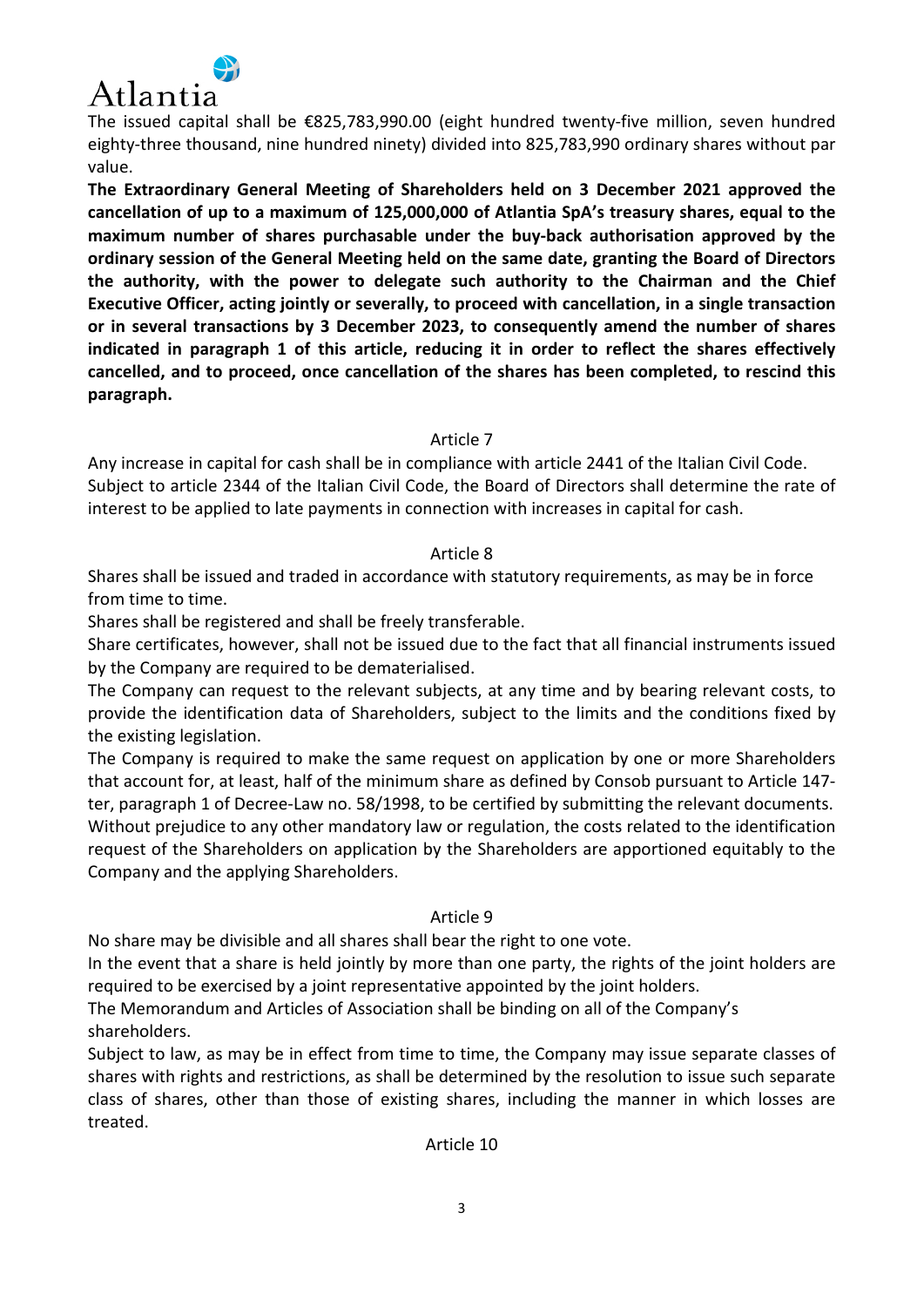

Subject to relevant statutory provisions, the Company may issue bonds, including bonds convertible into shares or bonds with warrants.

## General Meetings

## Article 11

General Meetings, which have been called in compliance with the law and are quorate, shall represent all holders of shares carrying voting rights and resolutions approved in accordance with the law and this Memorandum and Articles of Association at such General Meetings shall also be binding for absent or dissenting Shareholders.

Both Ordinary and Extraordinary General Meetings shall be held in the municipality where the Company's registered office is located or any another location in Italy as stipulated by the Board of Directors in the notice of call to the General Meeting.

## Article 12

Ordinary and Extraordinary General Meetings shall be called by notice, which is to include the information required by the relevant laws and regulations and shall be published, within the deadline required by law, on the Company's website and in the other forms provided for in CONSOB regulations.

The notice of General Meetings may determine the dates of any Meetings to be held subsequent to the Meeting held in first call. Such subsequent Meetings shall, however, be limited to only one further date subsequent to the Meeting held in second call.

The Board of Directors may, when deemed necessary, determine that Ordinary and Extraordinary General Meetings be held after only one call. The quorums required for Ordinary and Extraordinary

General Meetings in first or one call meetings shall be determined by the laws and regulations as may be in force from time to time.

## Article 13

The holders of shares carrying voting rights are authorised to participate in and exercise their voting rights at General Meetings, provided that they have provided appropriate notification to the Company via the intermediaries within the deadline and according to the procedures provided for in the laws and regulations in force.

## Article 14

All holders of shares carrying voting rights that have the right to participate in General Meetings are guaranteed the right by law to avail themselves of the services of a proxy (or stand-in) appointed by the Company for each General Meeting or of a proxy (or stand-in) of the shareholder's own choosing. Such proxy must be in writing, including by electronic means, within the deadline and according to the procedures provided for in the relevant laws and regulations.

Electronic notification of the form of proxy may be carried out using the specific section of the Company's website or by certified electronic mail, in accordance with the procedures indicated in the notice of General Meeting, or using any further form of electronic notification indicated in the notice, within the deadline and according to the procedures provided for in the laws and regulations in force.

The Chairman of the General Meeting shall be responsible for confirming the regularity of the proxies and decide on the right of such proxy holders to be heard at General Meetings.

All procedures at General Meetings shall be subject to the Rules of Procedure of General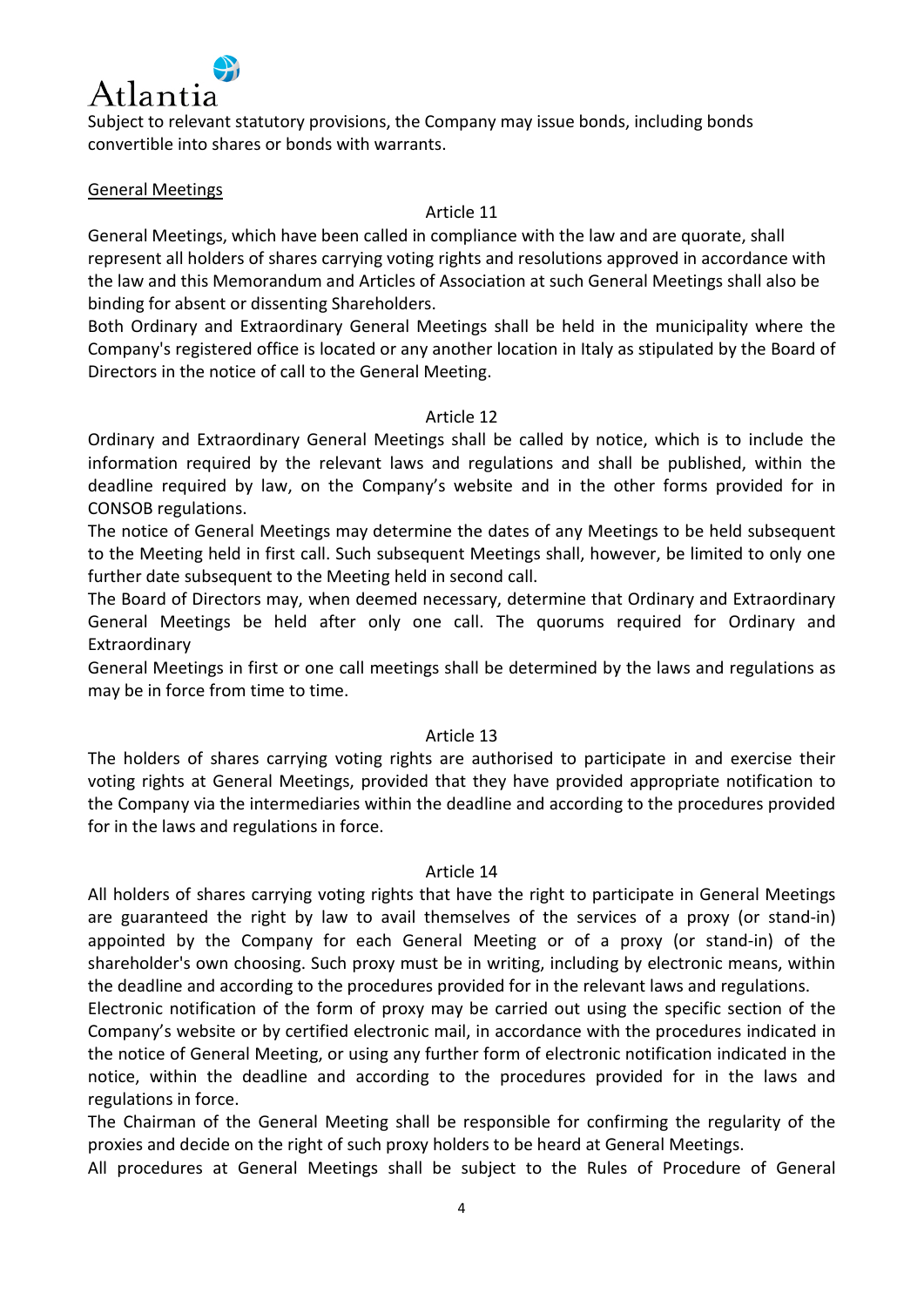

## Article 15

The Chairman of the Board of Directors or, if absent or otherwise indisposed, a party fulfilling the requirements of article 22 below or, if no such party is available, an individual elected by the General Meeting, shall preside at General Meetings.

The General Meeting shall appoint a Secretary nominated by the Chairman and may also appoint two scrutineers from among the holders of shares carrying voting rights and the Statutory Auditors in attendance.

It shall not be required to appoint a Secretary in those instances when the minutes of General Meetings are recorded by a notary.

## Article 16

General Meetings may either be Ordinary or Extraordinary in accordance with statutory and regulatory requirements as may be in effect from time to time.

Ordinary General Meetings shall be called at least once a year, no later than the date required by statutory and regulatory provisions as may be in force from time to time subject to the faculty to extend such date, in accordance with the laws and regulations as may be in force from time to time.

## Article 17

The validity of resolutions passed at Ordinary and Extraordinary General Meetings shall be subject to the relevant statutory requirements.

## Article 18

At the request of the holders of shares carrying voting rights, the minutes of General Meetings shall summarise their comments on agenda items.

The minutes shall be the sole valid record of the resolutions passed and the statements made by the holders of shares carrying voting rights.

## Board of Directors

## Article 19

The affairs of the Company shall, in accordance with para. 2, Part VI-bis, Chapter V, Title V, Book V of the Italian Civil Code, be conducted by a Board of Directors consisting of not less than seven and no more than fifteen members elected by the General Meeting which, prior to the appointment of Directors, shall determine the number of members of the Board of Directors.

At least one of the Directors, or two if the Board has more than seven members, must meet the independence requirements established by the legislation and regulations in force.

The election of Directors shall ensure balanced gender quotas in compliance with the applicable laws. Should the application of gender quotas not result in a whole number of Board members belonging to the least represented gender, this number shall be rounded up to the nearest whole number.

Directors' term of office shall not exceed three accounting periods and shall expire on the date of the General Meeting called to approve the financial statements for the last accounting period of their term of office. Directors may be re-elected.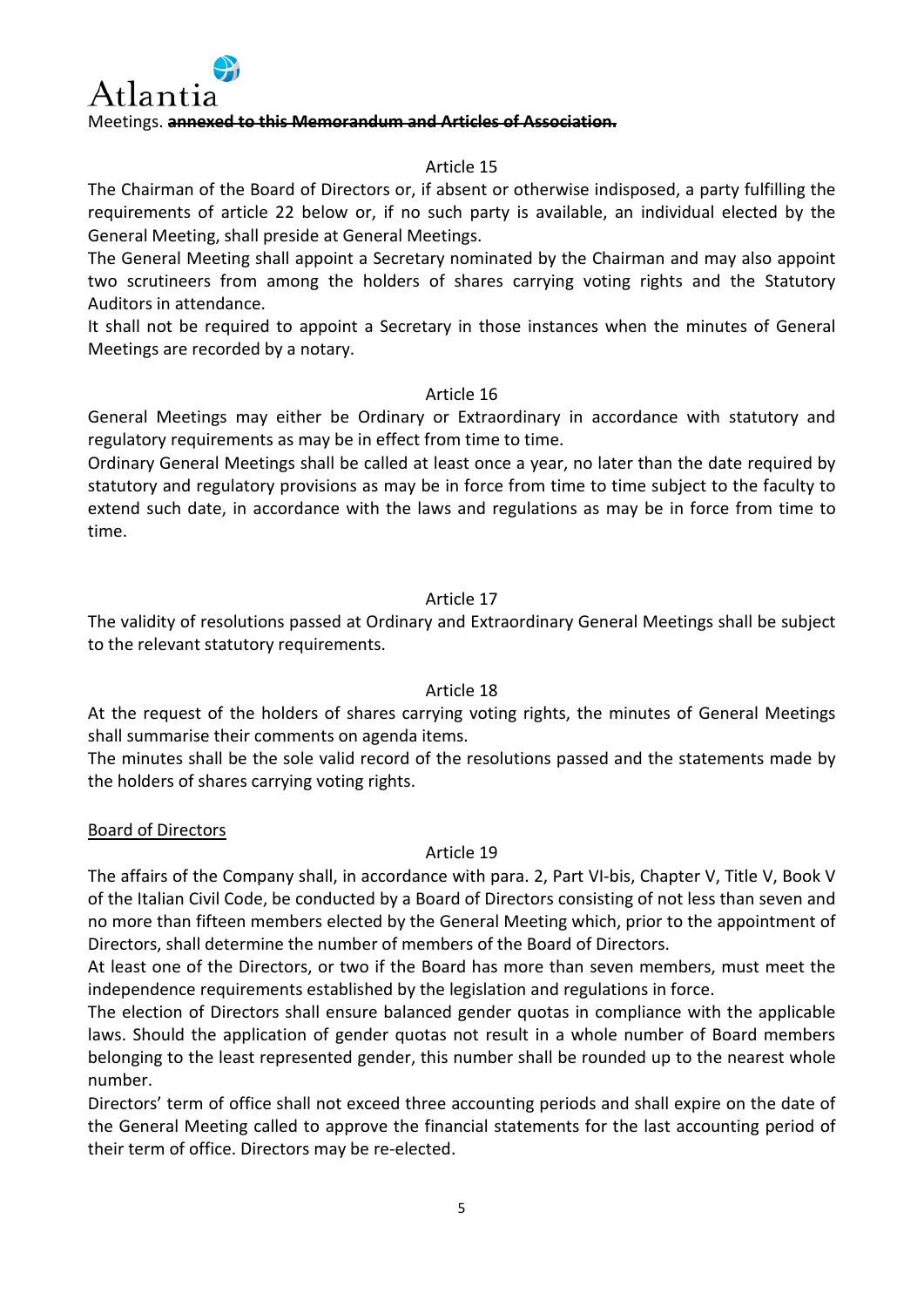## Article 20

All elections to the Board of Directors shall be made with reference to lists to be submitted by Shareholders and, optionally, by the retiring Board of Directors, containing sequentially numbered candidates.

The lists of candidates for the position of Director shall be deposited at the Company's registered office at least twenty-five days before the date of the General Meeting to be held as a first or one call meeting.

The lists shall be made available to the public, according to the procedures required by the applicable regulations, at least twenty-one days before the date of the General Meeting to be held as a first or one call meeting.

Each Shareholder has the right, singly or jointly with other Shareholders, to submit one list only, and any candidate included in more than one list shall be disqualified.

No list may contain a number of candidates exceeding the maximum number of Directors pursuant to the first paragraph of the preceding article.

All the lists should ensure that candidates meet the requirements of independence provided for by law.

Lists containing a number of candidates equal to or higher than three must indicate at least two fifths of the candidates belonging to the list represented gender for the terms of office provided for by the applicable law.

Only those Shareholders who, singly or jointly with other Shareholders, at the date on which the lists were deposited with the Company, represent at least one percent of the issued capital, or the minimum shareholding to be determined in accordance with the applicable laws and regulations, may submit a list.

The minimum percentage shareholding required to qualify for submission of a list will be indicated in the notice of call, which could also indicate any further requirements to be complied with in drawing up the lists, in order to ensure balanced gender quotas pursuant to the applicable laws.

Each Shareholder proposing a list must submit or mail a certificate issued by the intermediaries in accordance with the law and regulations in force, to the registered office within twenty-one days before the date of the relevant General Meeting to be held as a first or one call meeting, attesting to their holding of the minimum percentage shareholding required in order to submit lists. Each list shall be accompanied by:

exhaustive information regarding candidates' personal and professional details;

- declarations of the individual candidates accepting their candidature and providing a personal warranty that there is no fact or deed that could give rise to their disqualification and that they meet the legal requirements for holding such office, and that, where applicable, they meet the independence requirements established by the legislation and regulations in force;
- an indication of the identities of the Shareholders who have submitted the lists and their total percentage shareholding.

Any lists not in compliance with the above shall be deemed to have not been submitted.

Any individual having the right to vote may only vote for one list.

Members of the Board of Directors shall be elected in the following manner:

a) for the purposes of allocation of the Directors to be elected, account is not taken of lists that do not obtain a percentage of votes at least equal to half of the percentage required for submission of the lists;

b) four fifths of the Directors to be elected shall be taken in sequential order from the list receiving the majority of votes cast by the holders of share carrying voting rights, and in compliance with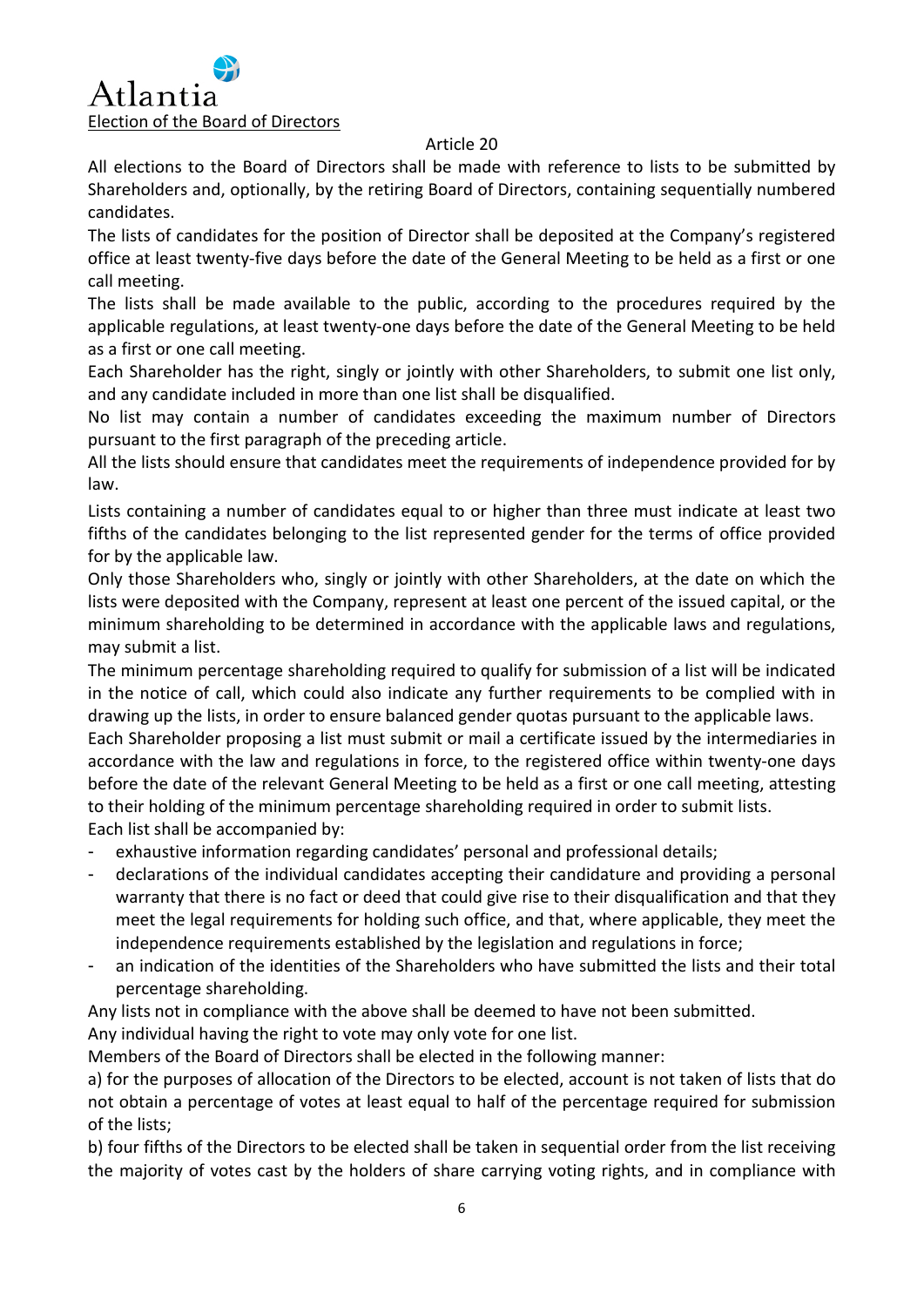

the applicable laws concerning gender quotas. Any fractions shall be rounded down to the nearest whole number;

c) the other Directors shall be taken from the other lists that are not in any manner connected, even indirectly, with the shareholders who submitted or voted for the list that obtained the most votes. For this purpose, the votes cast for those other lists shall be successively divided by one, two, three up to the number of Directors to be elected. The resultant quotients shall be allocated to the candidates on each list who shall then be ranked in decreasing order by the total quotients allocated to them: the candidates elected shall be those with the highest quotients, provided that the required balance between the gender quotas has been complied with;

d) in the event the voting procedures do not result in the election of a sufficient number of Directors satisfying the independence requirements defined under the existing law, the last candidate of the majority list that does not meet the independence requirements shall be excluded and substituted with the following candidate of the same list, in progressive order, having said requirements. This procedure, if necessary, will be repeated up to the election off all required independent Directors;

e) if, following the vote and the above procedures, legislation concerning the balance between the gender quotas elected has not been complied with, the candidates which would result to be in the various lists shall be disposed in one single decreasing ranking list, based on the quotients calculated in accordance with the procedure described in letter c). The candidate in such ranking list from the most represented gender having the lowest quotient in the ranking shall thus be replaced by the first of the candidates from the least represented gender to not be elected and belonging to the same list, without prejudice to compliance with the minimum number of independent Directors provided for in the applicable law. If there are no other candidates in this list, the above replacement shall be approved by the General Meeting with the majority required by law.

If replacement of the candidate from the most represented gender with the lowest quotient in the ranking does not, however, enable the minimum quota required by the legislation in force to be reached, the above replacement process shall also be applied to the candidate from the most represented gender with the penultimate quotient, and so on rising from the lowest ranked candidate, without prejudice to compliance with the minimum number of independent Directors provided for in the applicable law.

In the event that there are candidates with equal quotients, that candidate on the list from which no Director has already been elected or with the lowest number of Directors elected, shall be elected, provided that the applicable laws concerning the balance between gender quotas have been complied with minimum number of independent Directors provided for in the applicable law. In the event of a tie of list votes, and, therefore, equal quotients, the General Meeting shall hold a new election and the candidate receiving the majority of votes shall be elected.

If only one list is submitted, or if no lists are submitted, or if, for any reason, it is not possible to appoint one or more Directors in accordance with this article, the General Meeting shall decide with the majority required by law, ensuring in any event that the necessary number of Directors meet the independence requirements established by law and that the applicable laws concerning the balance between gender quotas have been complied with.

## Article 21

In the event that one or more Directors retire during a year, such retiring Directors shall be replaced in accordance with the first paragraph of article 2386 of the Italian Civil Code, ensuring that the applicable laws concerning the balance between gender quotas have been complied with. If, regardless of reason, the majority of Directors appointed at a General Meeting retire prior to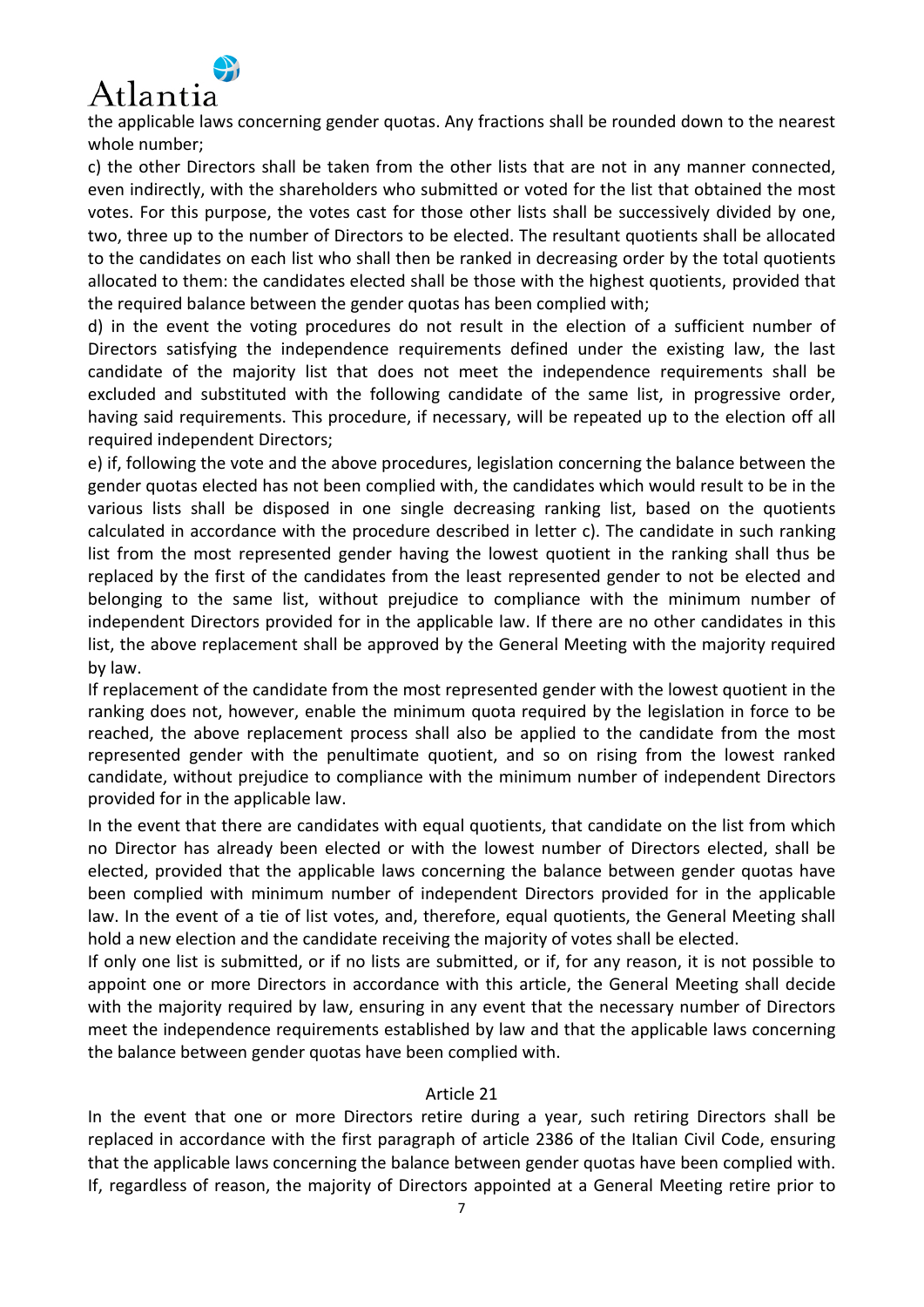

the end of their term of office, the entire Board of Directors shall be dissolved and an urgent General Meeting called to reappoint the full Board of Directors. The existing Board of Directors, however, shall remain in office, although only to conduct day to day business, until such time as a new Board of Directors is appointed at General Meeting and the majority of newly appointed Directors have accepted.

#### Article 22

Unless appointed at General Meeting, a Chairman of the Board of the Directors shall be elected by Directors from among their number. The Board of Directors may appoint one or two Deputy Chairmen in addition to one or more Chief Executive Officers. The Board of Directors may also appoint a Secretary, who is not required to be a member of the Board of Directors.

In the event that the Chairman is absent or otherwise indisposed, he shall be replaced by the Deputy Chairman, or if there are two Deputy Chairmen, by the oldest in age of the Deputy Chairmen or, if there are no Deputy Chairmen, the Director who is the oldest in age.

In the event that a Chairman of the Board of Directors has not been appointed at General Meeting, the Director who is the oldest in age shall call the first Board Meeting.

## Article 23

Board of Directors' meetings shall be held at the registered office or in another location in Italy and called by the Chairman or on written demand by at least two Directors.

Notices of meetings shall contain the agenda for the meeting and shall be sent at least five days before the date of the meeting or, for urgent matters, at least twenty-four hours before the time fixed for the meeting.

The notice of meetings shall be sent through means of telecommunication which provide evidence of receipt (by way of example via email) or with the modalities established by the Board.

Any meetings, called in a manner not in accordance with this Memorandum and Articles of Association, require the attendance of all Directors and all Statutory Auditors for the Board of Directors to approve resolutions. However, under these circumstances, each Director can refuse to discuss the items on the Agenda on which he/she is not sufficiently informed about.

Directors may participate in Board of Directors' meetings through video or audio conference systems, permitting real time participation, provided that all participants can be identified and are able to follow proceedings.

## Article 24

For Board of Directors' resolutions to be valid a majority of the Directors in office must be in attendance.

Resolutions require an absolute majority of the Directors in attendance. In the event of a tie, the Chairman shall cast the deciding vote.

## Article 25

Board resolutions must be recorded in written minutes signed by the Chairman of the meeting and the Secretary.

#### Article 26

Members of the Board of Directors shall be entitled to reimbursement of out-of-pocket expenses incurred in connection with their duties and annual compensation determined at General Meeting. Such annual compensation shall remain unvaried until such time as amended by shareholder resolution.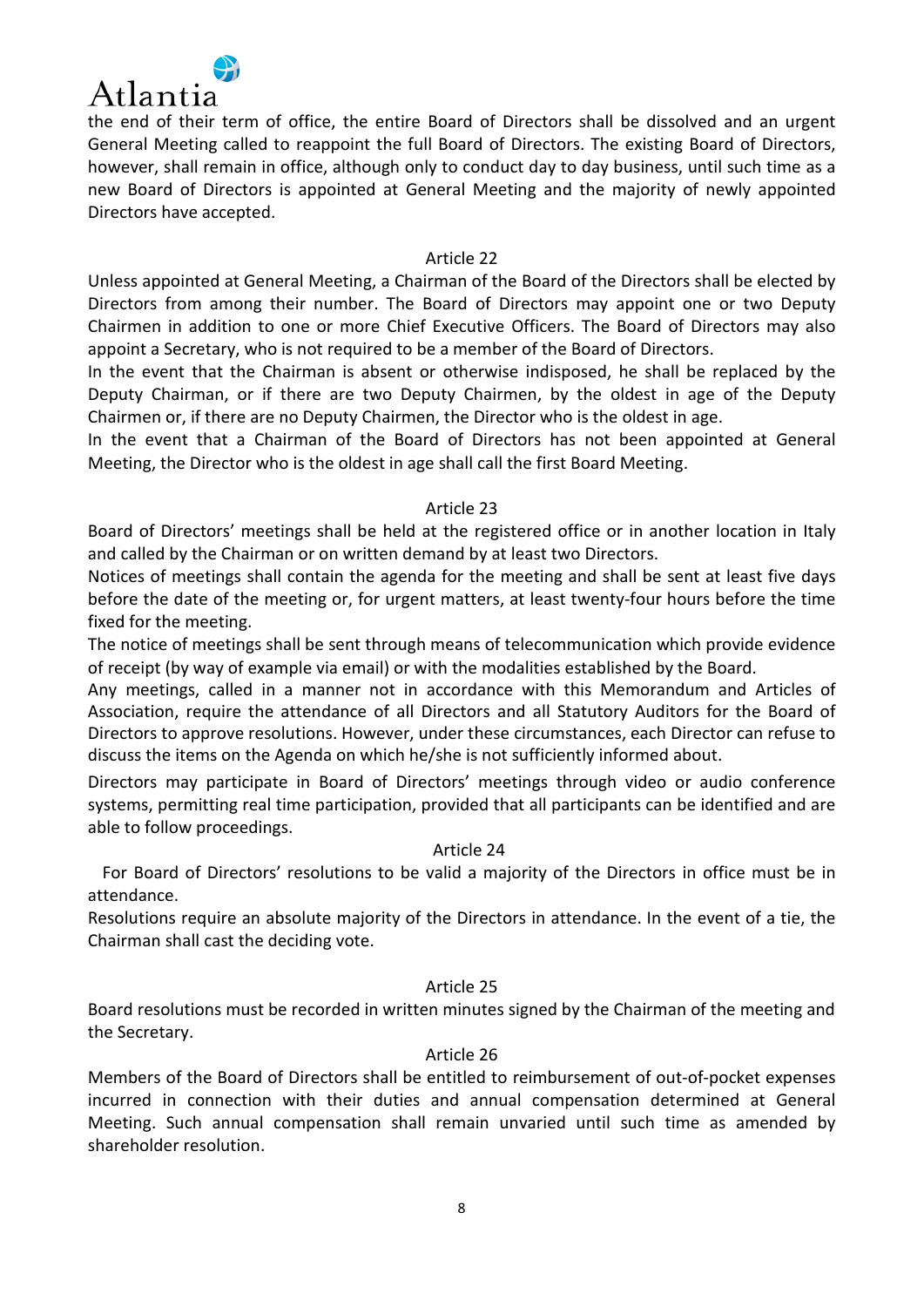

The Board of Directors shall decide on the allocation amongst the members of the Board of Directors of the compensation resolved at General Meeting when such compensation is fixed on a lump-sum basis for the entire Board of Directors.

The remuneration of Directors with special duties and members of internal committees established by the Board shall be determined in the manner set out in the third paragraph of article 2389 of the Italian Civil Code.

#### **Article 27**

## **The board of directors leads the company by pursuing its sustainable success in the long term.**

The Board of Directors shall be vested with the widest possible powers to conduct the affairs of the Company and may, therefore, perform all acts deemed necessary for the performance and achievement of the Company's objects excluding only those items reserved by law or by this Memorandum and Articles of Association to the General Meeting.

The Board of Directors shall also be authorised to:

- approve mergers pursuant to articles 2505 and 2505-bis of the Italian Civil Code;
- open and close branch offices;
- determine those directors with powers to represent the Company;
- reduce issued capital in the event of a withdrawal of a Shareholder;
- amend the Memorandum and Articles of Association in accordance with regulatory requirements;
- relocate the registered office to another municipality in Italy;
- approve resolutions relating to the Company's related party transactions which, pursuant to statutory and regulatory requirements, are deemed to be of greater significance.

The Board of Directors, or those Directors holding such specific powers, shall, at meetings to be held at least every quarter or, for urgent matters, in documentation to be sent by registered mail to each Standing Auditor, report to the Board of Statutory Auditors on the Company's or subsidiary's operations and transactions having significant effects on the results of operations and financial position. The report is required to make specific reference to transactions involving Directors acting on their own behalf or on behalf of third parties.

The Chief Executive Officer and, if constituted, the Executive Committee are required to report, at Board of Directors meetings called to approve annual , half-year and quarterly financial statements, to the Board of Directors and the Board of Statutory Auditors on operations and the foreseeable evolution of business, in addition to transactions, which are material with respect to size and nature, entered into by the Company.

## Article 28

The Board of Directors may appoint an Executive Committee and determine the number of its members and its Regulations.

Subject to article 2381 of the Italian Civil Code, the Board of Directors may delegate its powers to the Executive Committee.

The Board of Directors may also confer powers relating to day-to-day business and extraordinary matters subject to the limitations - in addition to those required by law and the preceding article 27 - deemed necessary by the Chairman, Deputy Chairmen, even if not standing in for the Chairman, and Directors. The Board of Directors may appoint one or more General Managers and determine the responsibilities and powers of such General Managers.

The Board can also establish internal Committees with enquiry, consultation and proposal functions, to align the corporate governance system to the current recommendations on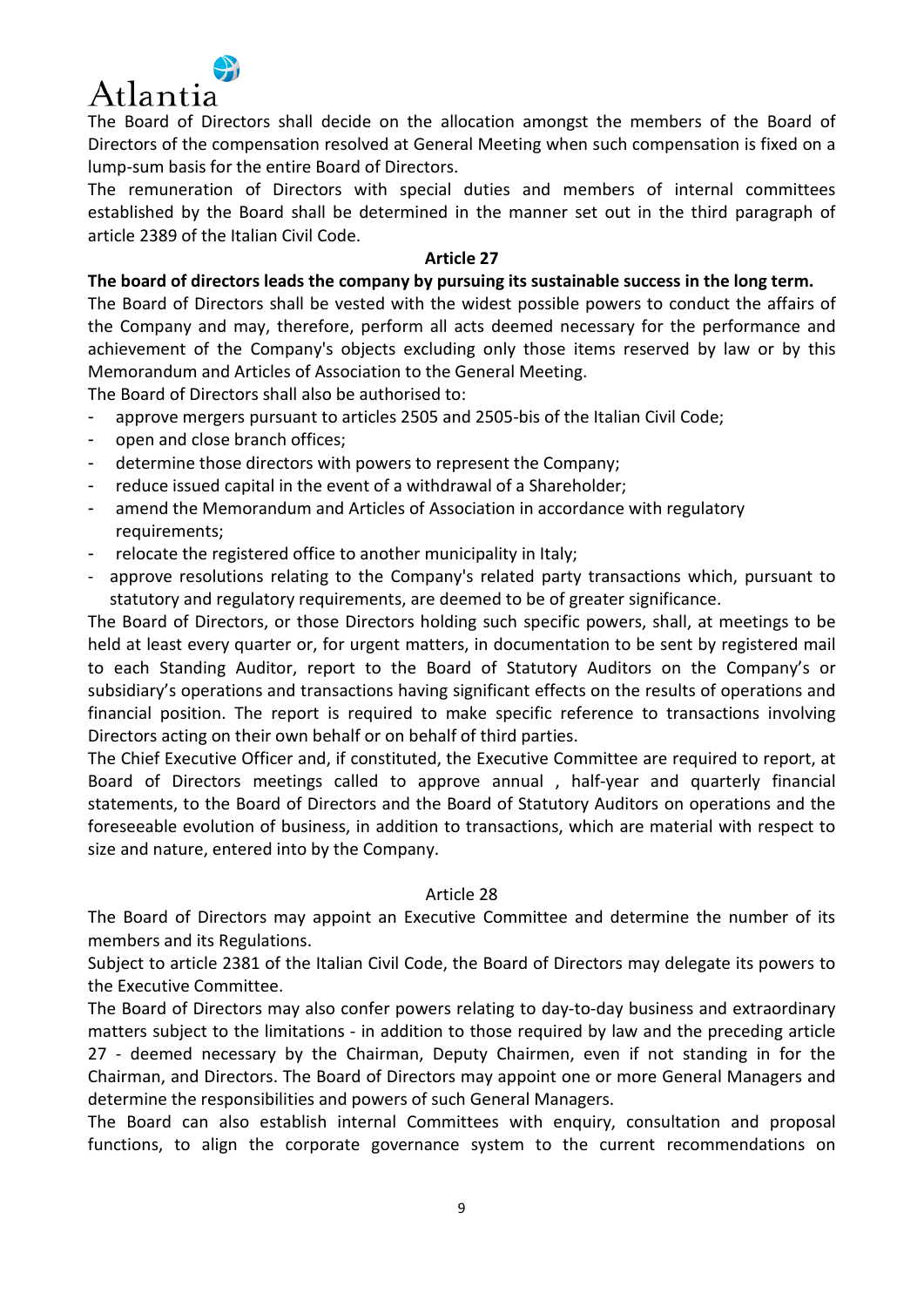

corporate governance, and define number of components, duration, powers and responsibilities of said Committee.

## Article 29

Subject to the powers conferred on them by the Board of Directors, the Executive Committee, the Chairman, the Deputy Chairmen and the Chief Executive Officers may delegate signing authority to other directors, officers, employees as well as external parties for specific transactions or categories of transaction.

Subject to the powers conferred on them by the Board of Directors, the General Managers may also delegate signing authority to other directors, officers, employees as well as external parties for specific transactions or categories of transaction.

# Signing authorities and representation of the Company

# Article 30

In dealings with third parties and the courts, the Company shall be represented by the Chairman or, in the event that he is absent or otherwise disposed, severally, by the Deputy Chairmen.

The signature of either of the two Deputy Chairmen shall be deemed to be proof of the Chairman's absence or other indisposition.

The Board of Directors may authorise the Chief Executive Officers and General Managers to represent the Company, either jointly or severally, in dealings with third parties and the courts.

Subject to their respective powers, the Chairman, Deputy Chairmen, Chief Executive Officers and General Managers shall be empowered to severally authorise directors and attorneys-at-law to represent the Company in court and to authorise joint or several signatures binding the Company with respect to specific transactions or categories of transaction.

# Board of Statutory Auditors

# Article 31

The Board of Statutory Auditors shall be elected and their compensation determined at General Meeting.

The Board of Statutory Auditors shall consist of five Standing Auditors and two Alternates.

Statutory Auditors' term of office shall be three accounting periods and shall expire on the date of the General Meeting called to approve the financial statements for the last accounting period of their term of office.

Subject to prior notice to the Chairman of the Board of Directors, the Board of Statutory Auditors may call General Meetings, as well as meetings of the Board of Directors and the Executive Committee. The authority to call meetings may be exercised individually by each member of the Board of Statutory Auditors, with the exception of the authority to call General Meetings, which may only be exercised by at least two members.

# Election of the Board of Statutory Auditors

# Article 32

The procedure for electing the Board of Statutory Auditors shall normally entail the use of voting lists and in compliance with the applicable laws concerning the balance between gender quotas. Individuals who hold a number of posts as director or standing auditor equal to or above the maximum established by the applicable regulations, or do not meet the requirements for integrity,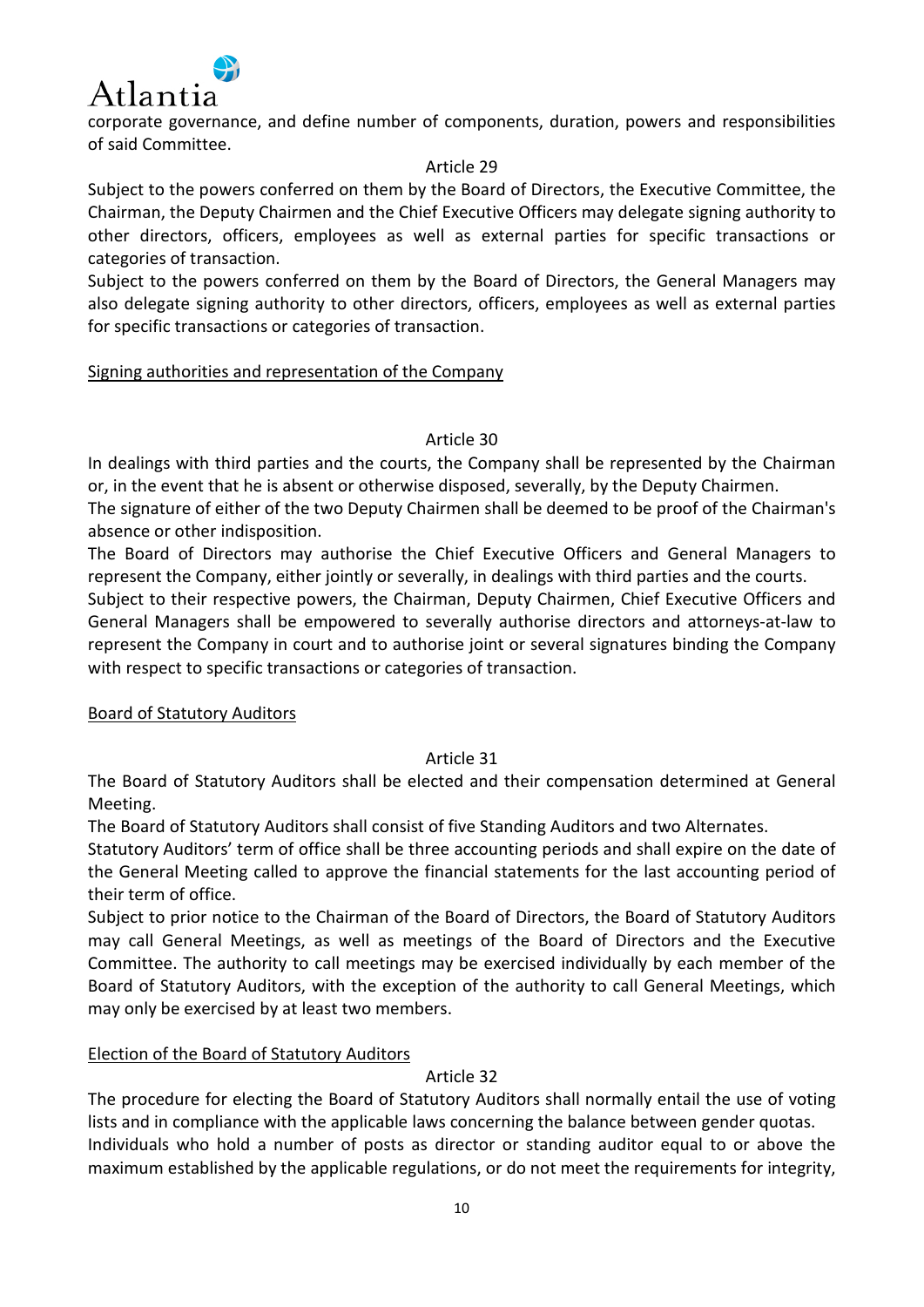

professionalism and independence required by the applicable regulations, may not be included in voting lists.

At least two Standing Auditor**s** and one Alternate shall be selected from among individuals listed in the register of auditors, who have been engaged in the statutory audit of accounts for a period of not less than three years. Statutory Auditors not meeting such requirement shall be selected from amongst those persons with at least three years wide-ranging experience in:

a) the management and control of or administrative duties in joint-stock companies having issued capital of at least two million euros; or,

b) professional activities or university instruction in legal, business and finance subjects; or,

c) managerial functions at government or public sector entities engaged in lending, finance or insurance.

The lists shall indicate the names of one or more candidates, which must not exceed the number of Statutory Auditors to be elected, with each name assigned a sequential number.

Each list shall consist of two sections: one for candidates for the office of Standing Auditor and one for Alternates. Each section must contain the names of one or more candidates.

Lists that, taking into account both sections, contain a number of candidates equal to or higher than three must indicate:

at least two fifths of the candidates belonging to the list represented gender for the terms of office provided for by the applicable law.

Where the number of candidates for Alternate Auditor is equal to or higher than two, they must be of two different genders.

Only those Shareholders who, singly or jointly with other Shareholders, at the date on which the lists were deposited with the Company, represent at least the percentage shareholding required by the preceding art. 20 for the submission of lists of candidates for the position of Director.

The minimum percentage shareholding required to qualify for submission of a list will be indicated in the notice of call, which could also indicate any further requirements to be complied with in drawing up the lists, in order to ensure balanced gender quotas pursuant to the applicable laws.

Lists submitted by Shareholders shall be submitted to the registered office at least twenty-five days prior to the date of the General Meeting to be held as a first or one call meeting.

The lists shall be made available to the public, according to the procedures required by the applicable regulations, at least twenty-one days before the date of the General Meeting to be held as a first or one call meeting.

If, at the end of the above term of twenty-five days, only one list has been submitted, or only lists submitted by Shareholders associated with each other – as defined by the CONSOB pursuant to art. 148, section 2 of Legislative Decree 58/1998 – qualifying persons may continue to submit lists, via their deposit at the registered office, up to the latest deadline provided for by the laws and regulations in force.

In this case, the size of shareholding required to qualify for the right to submit lists is reduced by half.

No Member, nor Shareholders belonging to the same group or Shareholders party to a shareholder pact, may submit or vote for more than one list, including via a proxy or a trust company, and any candidate included in more than one list shall be disqualified.

Each list shall be accompanied by:

- information on the Shareholders who have submitted the lists and their total percentage shareholding, together with certificates attesting to their ownership of the related shares;
- exhaustive information regarding candidates' personal and professional details;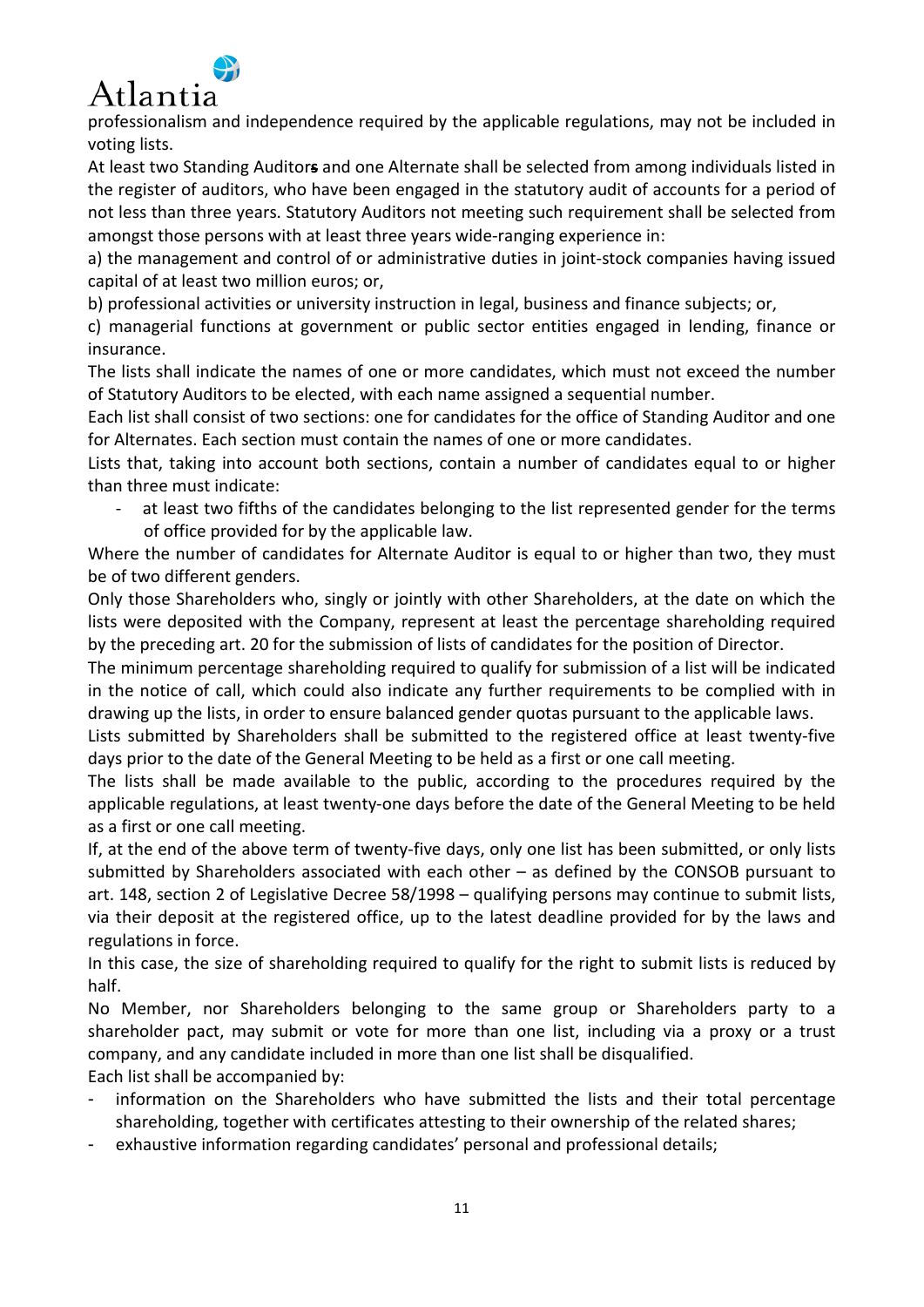

- declarations from the individual candidates accepting their candidature and a personal warranty that there is no fact or deed which could give rise to their disqualification and that they meet the legal requirements for holding such office, including compliance with the limit on the total number of positions held, as established by the laws and regulations in force, and indicating any positions as director or statutory auditor held at other joint-stock companies;
- a declaration from Shareholders other than those who singly or jointly hold a controlling or relative majority interest, certifying the absence of any association - as defined by the CONSOB pursuant to art. 148, section 2 of Legislative Decree 58/1998 – with such Shareholders.

Any lists not in compliance with the above shall be deemed to have not been submitted.

Any individual having the right to vote may only vote for one list.

Members of the Board of Statutory Auditors shall be elected in the following manner:

a) three Standing Auditors and one Alternate to be elected shall be taken in sequential order from the list receiving the majority of votes cast by the holders of shares carrying voting rights and in compliance with the applicable laws concerning gender quotas.

b) the remaining two Standing Auditor shall be taken from the other lists. For that purpose, the votes cast for those other lists shall be successively divided by one and two. The resultant quotients shall be allocated to the candidates on each list who shall then be ranked in decreasing order by the total quotients allocated to them: the two candidates elected shall be those with the highest quotients, provided that the required balance between gender quotas has been complied with.

c) if, following the vote and the above procedures, legislation concerning the balance between the gender quotas elected has not been complied with, the candidates which would result to be in the various lists shall be disposed in one single decreasing ranking list, based on the quotients calculated in accordance with the procedure described in letter b). The candidate in such ranking list from the most represented gender having the lowest quotient in the ranking shall thus be replaced by the first of the candidates from the least represented gender to not be elected and belonging to the same list. If there are no other candidates in this list, the above replacement shall be approved by the General Meeting with the majority required by law.

If replacement of the candidate from the most represented gender with the lowest quotient in the ranking does not, however, enable the minimum quota required by the legislation in force to be reached, the above replacement process shall also be applied to the candidate from the most represented gender with the penultimate quotient, and so on rising from the lowest ranked candidate.

In the event that candidates have equal quotients, the General Meeting shall hold a new election and the candidate receiving the majority of votes shall be elected provided that the applicable laws concerning the balance between gender quotas have been complied with.

The Chairman of the Board of Statutory Auditors shall be the first candidate on the minority list that obtains the highest number of votes.

The remaining Alternate Auditor shall be drawn from the list which receives the highest number of votes among the list submitted and voted for by Shareholders who are not associated with the majority shareholders as defined by law.

d) Any Statutory Auditors not appointed using voting lists, shall be appointed by General Meeting resolution approved with the majority required by law in compliance with the applicable laws concerning the balance between gender quotas.

e) In the event that a Statutory Auditor elected by the majority is replaced, the Alternate receiving the majority of votes shall be appointed. In the event that a Statutory Auditor elected by the minority is replaced, the Alternate elected by minority shareholders shall be appointed, or, failing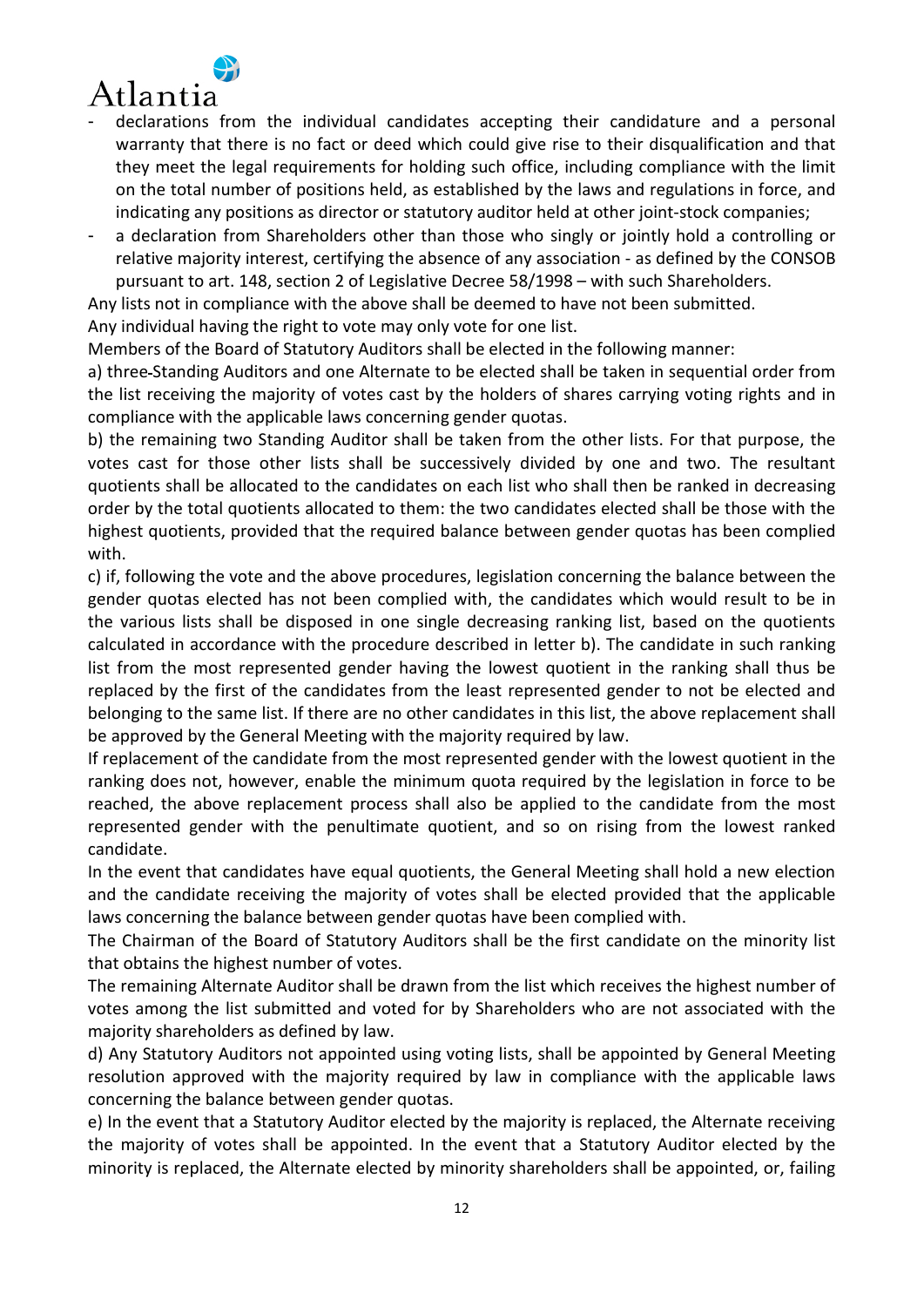

this, the next ranked candidate from the same list or, failing this, the first candidate on the minority list that obtained the second highest number of votes. Replacement must, in any event, take place in compliance with the applicable laws concerning the balance between gender quotas.

#### The manager with responsibility for financial reporting

#### Article 33

The Board of Directors, subject to obtaining an obligatory opinion from the Board of Statutory Auditors, has the authority to appoint and dismiss the manager with responsibility for financial reporting, who must meet the necessary professional requirements. The manager shall be selected from candidates with at least three years experience in positions with

appropriate responsibility for administration and finance, or administration and control in quoted joint-stock companies, and who possess the integrity required by the regulations in force. The Directors shall determine the related remuneration and the term of office, which shall be renewable, and grant the manager all the authority and instruments necessary in order to carry out the duties assigned to them by law.

#### Related party transactions

#### Article 34

The Board of Directors may approve Related Party Transactions subject to Board of Directors approval and which, pursuant to statute and regulations are deemed to be of greater significance, as approved by that Board, despite the opposition of independent directors provided that the transaction has been authorised by shareholders at an Ordinary General Meeting attended by:

- (i) a number of Shareholders unrelated to the company representing, in accordance with statutory and regulatory requirements, 10% of the voting shares; and,
- (ii) the majority of such Shareholders entitled to vote are not opposed to the transaction.

The Board of Directors may authorise Related Party Transactions subject to shareholder approval at General Meeting and which, pursuant to statute and regulations are deemed to be of greater significance, despite the opposition of independent directors, in the event that the relevant motion was submitted by the Board of Directors to shareholders at Ordinary General Meeting, provided that such Ordinary General Meeting is attended by:

- (i) a number of Shareholders unrelated to the company representing, in accordance with statutory and regulatory requirements, 10% of the voting shares; and,
- (ii) the majority of such Shareholders entitled to vote are not opposed to the transaction.

Subject to statutory and regulatory requirements having regard to the disclosure of information to the public and the relevant regulatory authorities, the procedures adopted by the company in accordance with such provisions shall not apply to all Related Party Transactions requiring urgent approval unless required to be approved or authorised at General Meeting, provided that:

- (a) the transaction to be concluded shall fall within the purview of the Company's Chief Executive Officer or (where applicable) the Executive Committee, and the Chairman of the Company's Board of Directors has been informed of the reasons for urgency prior to concluding the transaction;
- (b) without prejudice to its effectiveness, the transaction shall subsequently be the subject of a non-binding shareholder resolution to be passed by the first valid Ordinary General Meeting;
- (c) the Company's Board of Directors shall prepare a report for the Ordinary General Meeting containing an adequate justification for the urgency of the transaction;
- (d) the Company's Board of Statutory Auditors shall report to the Ordinary General Meeting on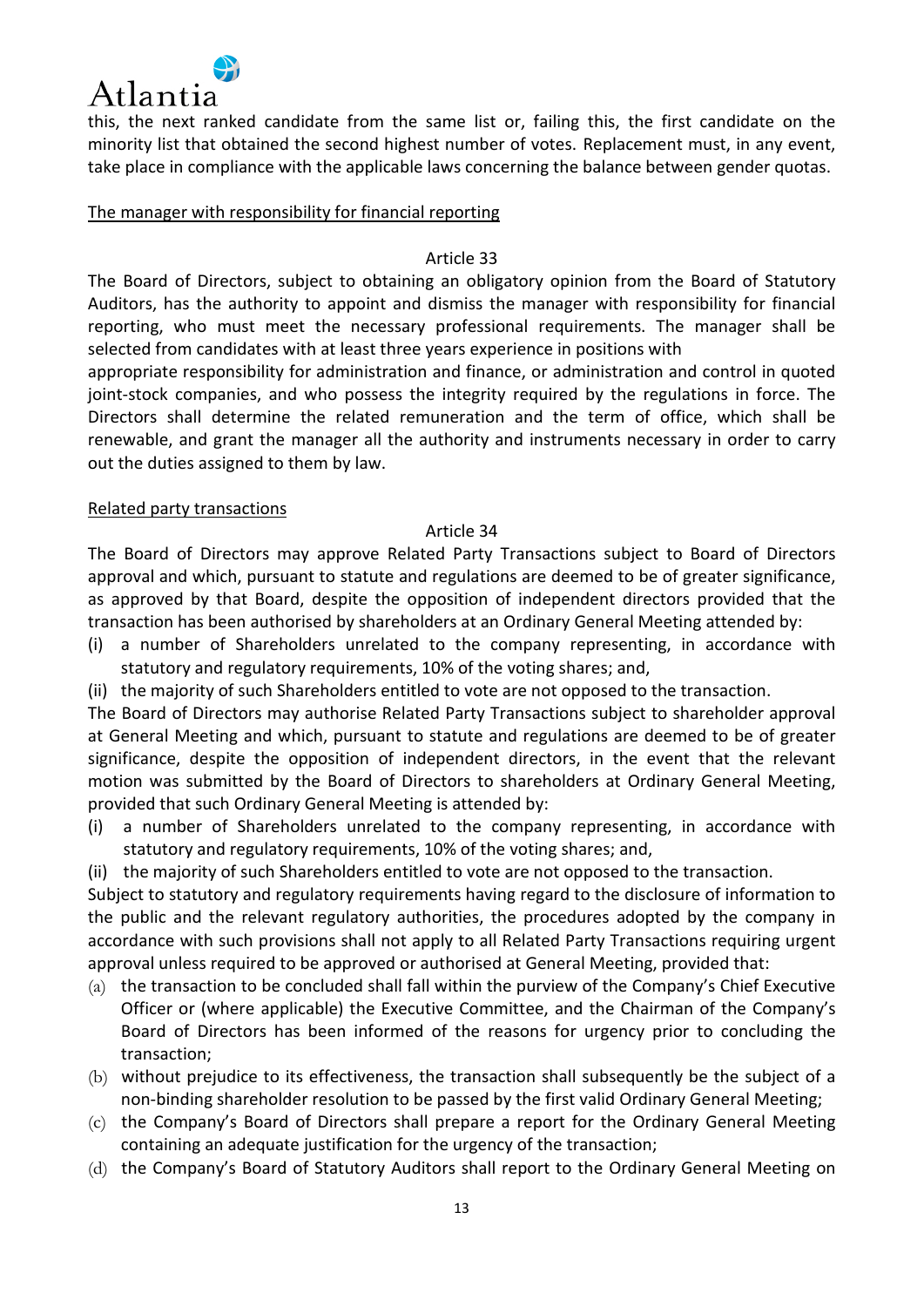

its assessment of the reasons for urgency;

- (e) the report and assessment pursuant to (c) and (d), above, shall be made available to the public at the company's registered offices and in the manner required by the laws and regulations as may be in force from time to time, at least twenty days prior to the date set for the relevant Ordinary General Meeting;
- $(f)$  the results of the related shareholder vote are to be made available to the public the day after the Ordinary General Meeting, in accordance with the laws and regulations as may be in force from time to time, particularly with regard to the number of total votes cast by shareholders unrelated to the Company.

## Financial Statements and Appropriation of Income

## Article 35

The Company's financial year shall end on 31 December of each year.

At the end of each financial year, the Board of Directors shall prepare financial statements for presentation to shareholders at General Meeting.

## Article 36

One twentieth of net income for the year shall be appropriated to the legal reserve until such time as the balance on the legal reserve is equal to one fifth of issued capital. Any remaining net income shall be appropriated in accordance with resolutions taken at Ordinary General Meeting.

# Article 37

The Board of Directors may approve the distribution of interim dividends in the manner described in Article 2433-bis of the Italian Civil Code.

## Dissolution – Liquidation of the Company

## Article 38

In the event of dissolution, the General Meeting shall appoint one or more liquidators and determine such liquidators' powers, duties and compensation.

## Article 39

All matters not expressly regulated by this Memorandum and Articles of Association shall be regulated by the law as in effect from time to time.

# *Transitional provisions (applicable as from the beginning of the election procedure for the first renewal of the Board of Statutory Auditors, following the Shareholders Meeting of 31 December 2021, according to the relevant resolution approved by the Extraordinary General Meeting).*

## **Article 40**

The Board of Statutory Auditors shall be elected and their compensation determined at General Meeting.

The Board of Statutory Auditors shall consist of **five three** Standing Auditors and two Alternates.

Statutory Auditors' term of office shall be three accounting periods and shall expire on the date of the General Meeting called to approve the financial statements for the last accounting period of their term of office.

Subject to prior notice to the Chairman of the Board of Directors, the Board of Statutory Auditors may call General Meetings, as well as meetings of the Board of Directors and the Executive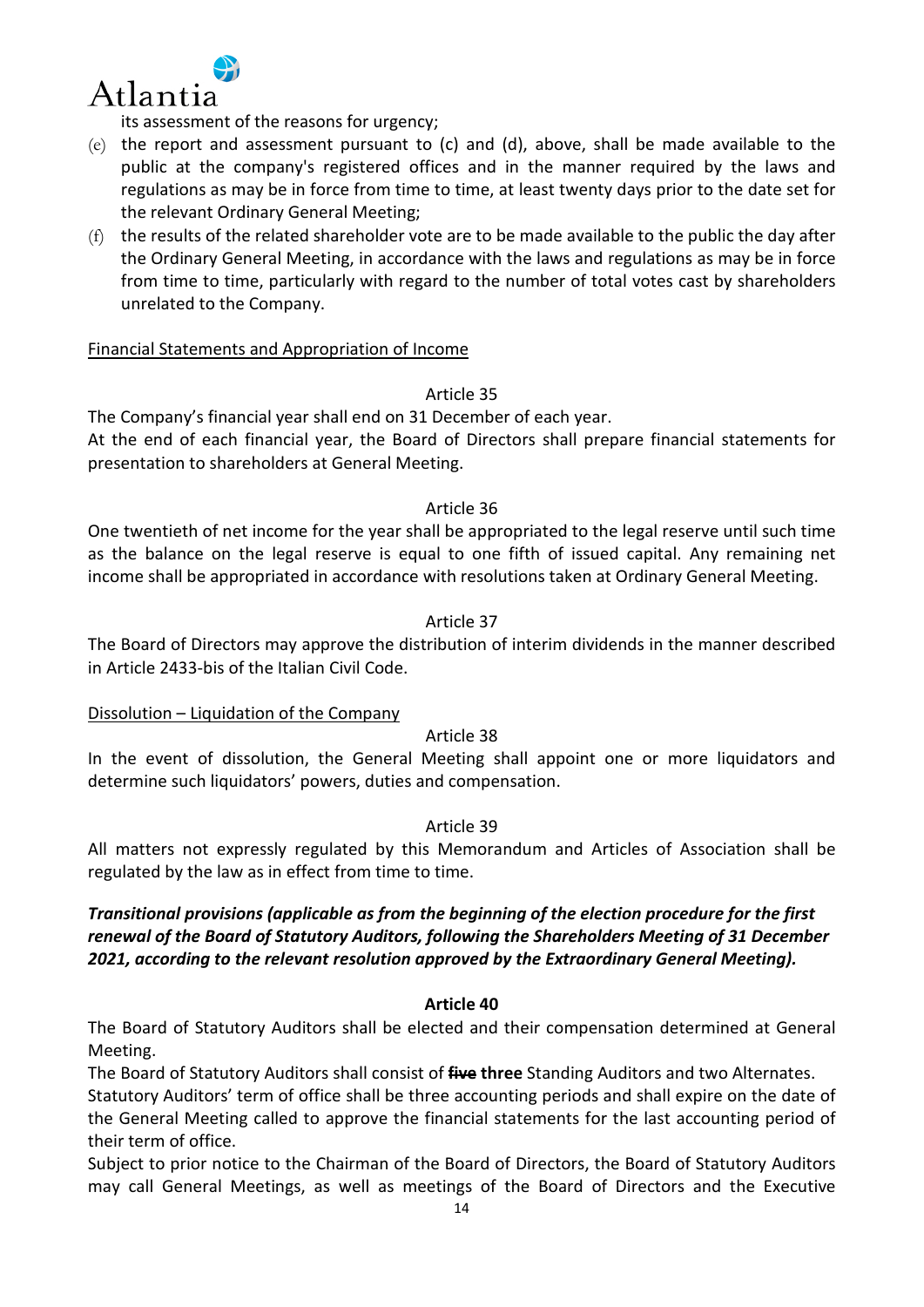

Committee. The authority to call meetings may be exercised individually by each member of the Board of Statutory Auditors, with the exception of the authority to call General Meetings, which may only be exercised by at least two members.

#### **Article 41**

The procedure for electing the Board of Statutory Auditors shall normally entail the use of voting lists and in compliance with the applicable laws concerning the balance between gender quotas.

Individuals who hold a number of posts as director or standing auditor equal to or above the maximum established by the applicable regulations, or do not meet the requirements for integrity, professionalism and independence required by the applicable regulations, may not be included in voting lists.

At least **two one** Standing Auditor**s** and one Alternate shall be selected from among individuals listed in the register of auditors, who have been engaged in the statutory audit of accounts for a period of not less than three years. Statutory Auditors not meeting such requirement shall be selected from amongst those persons with at least three years wide-ranging experience in:

a) the management and control of or administrative duties in joint-stock companies having issued capital of at least two million euros; or,

b) professional activities or university instruction in legal, business and finance subjects; or,

c) managerial functions at government or public sector entities engaged in lending, finance or insurance.

The lists shall indicate the names of one or more candidates, which must not exceed the number of Statutory Auditors to be elected, with each name assigned a sequential number.

Each list shall consist of two sections: one for candidates for the office of Standing Auditor and one for Alternates. Each section must contain the names of one or more candidates.

Lists that, taking into account both sections, contain a number of candidates equal to or higher than three must **comply with the minimum legal and regulatory requirements concerning gender quotas from time to time in force**. **indicate:**

- **at least two fifths of the candidates belonging to the list represented gender for the terms of office provided for by the applicable law.** 

# **Where the number of candidates for Alternate Auditor is equal to or higher than two, they must be of two different genders.**

Only those Shareholders who, singly or jointly with other Shareholders, at the date on which the lists were deposited with the Company, represent at least the percentage shareholding required by the preceding art. 20 for the submission of lists of candidates for the position of Director.

The minimum percentage shareholding required to qualify for submission of a list will be indicated in the notice of call, which could also indicate any further requirements to be complied with in drawing up the lists, in order to ensure balanced gender quotas pursuant to the applicable laws.

Lists submitted by Shareholders shall be submitted to the registered office at least twenty-five days prior to the date of the General Meeting to be held as a first or one call meeting.

The lists shall be made available to the public, according to the procedures required by the applicable regulations, at least twenty-one days before the date of the General Meeting to be held as a first or one call meeting.

If, at the end of the above term of twenty-five days, only one list has been submitted, or only lists submitted by Shareholders associated with each other – as defined by the CONSOB pursuant to art. 148, section 2 of Legislative Decree 58/1998 – qualifying persons may continue to submit lists, via their deposit at the registered office, up to the latest deadline provided for by the laws and regulations in force.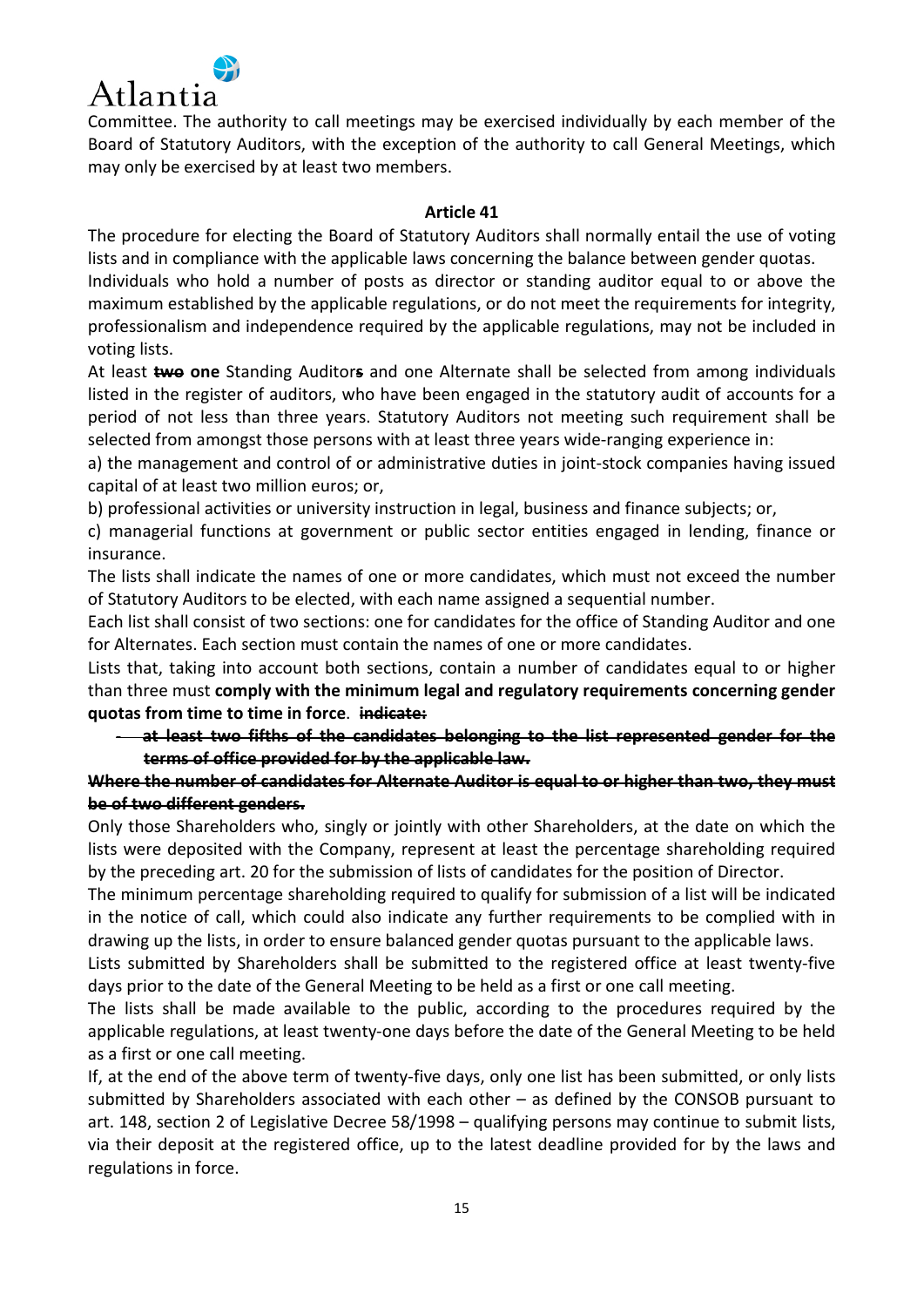

In this case, the size of shareholding required to qualify for the right to submit lists is reduced by half.

No Member, nor Shareholders belonging to the same group or Shareholders party to a shareholder pact, may submit or vote for more than one list, including via a proxy or a trust company, and any candidate included in more than one list shall be disqualified. Each list shall be accompanied by:

information on the Shareholders who have submitted the lists and their total percentage shareholding, together with certificates attesting to their ownership of the related shares;

- exhaustive information regarding candidates' personal and professional details;
- declarations from the individual candidates accepting their candidature and a personal warranty that there is no fact or deed which could give rise to their disqualification and that they meet the legal requirements for holding such office, including compliance with the limit on the total number of positions held, as established by the laws and regulations in force, and indicating any positions as director or statutory auditor held at other joint-stock companies;
- a declaration from Shareholders other than those who singly or jointly hold a controlling or relative majority interest, certifying the absence of any association - as defined by the CONSOB pursuant to art. 148, section 2 of Legislative Decree 58/1998 – with such Shareholders.

Any lists not in compliance with the above shall be deemed to have not been submitted.

Any individual having the right to vote may only vote for one list.

Members of the Board of Statutory Auditors shall be elected in the following manner:

a) **three two** Standing Auditors and one Alternate to be elected shall be taken in sequential order from the list receiving the majority of votes cast by the holders of shares carrying voting rights and in compliance with the applicable laws concerning gender quotas.

b) **the remaining two one** Standing Auditor **and one Alternate shall be taken in sequential order from the list receiving the second highest number of votes at the General Meeting and which, in accordance with the statutory and regulatory requirements in force, is not either directly or indirectly connected with the shareholders who submitted or voted for the list receiving the majority of the votes cast.** 

**the other lists**. **For that purpose, the votes cast for those other lists shall be successively divided by one and two. The resultant quotients shall be allocated to the candidates on each list who shall then be ranked in decreasing order by the total quotients allocated to them: the two candidates elected shall be those with the highest quotients, provided that the required balance between gender quotas has been complied with.** 

c) if, **following the above procedure, the composition of the Board of Statutory Auditors, in its Standing Auditor, does not comply with law concerning the balance between gender quotas from time to time in force, replacement shall take place, in sequential order, among the candidates to the office of Standing Auditor from the list receiving the highest number of votes at the General Meeting.** 

**the vote and the above procedures, legislation concerning the balance between the gender quotas elected has not been complied with, the candidates which would result to be in the various lists shall be disposed in one single decreasing ranking list, based on the quotients calculated in accordance with the procedure described in letter c). The candidate in such ranking list from the most represented gender having the lowest quotient in the ranking shall thus be replaced by the first of the candidates from the least represented gender to not be elected and belonging to the same list. If there are no other candidates in this list, the above replacement shall be approved by the General Meeting with the majority required by law.**